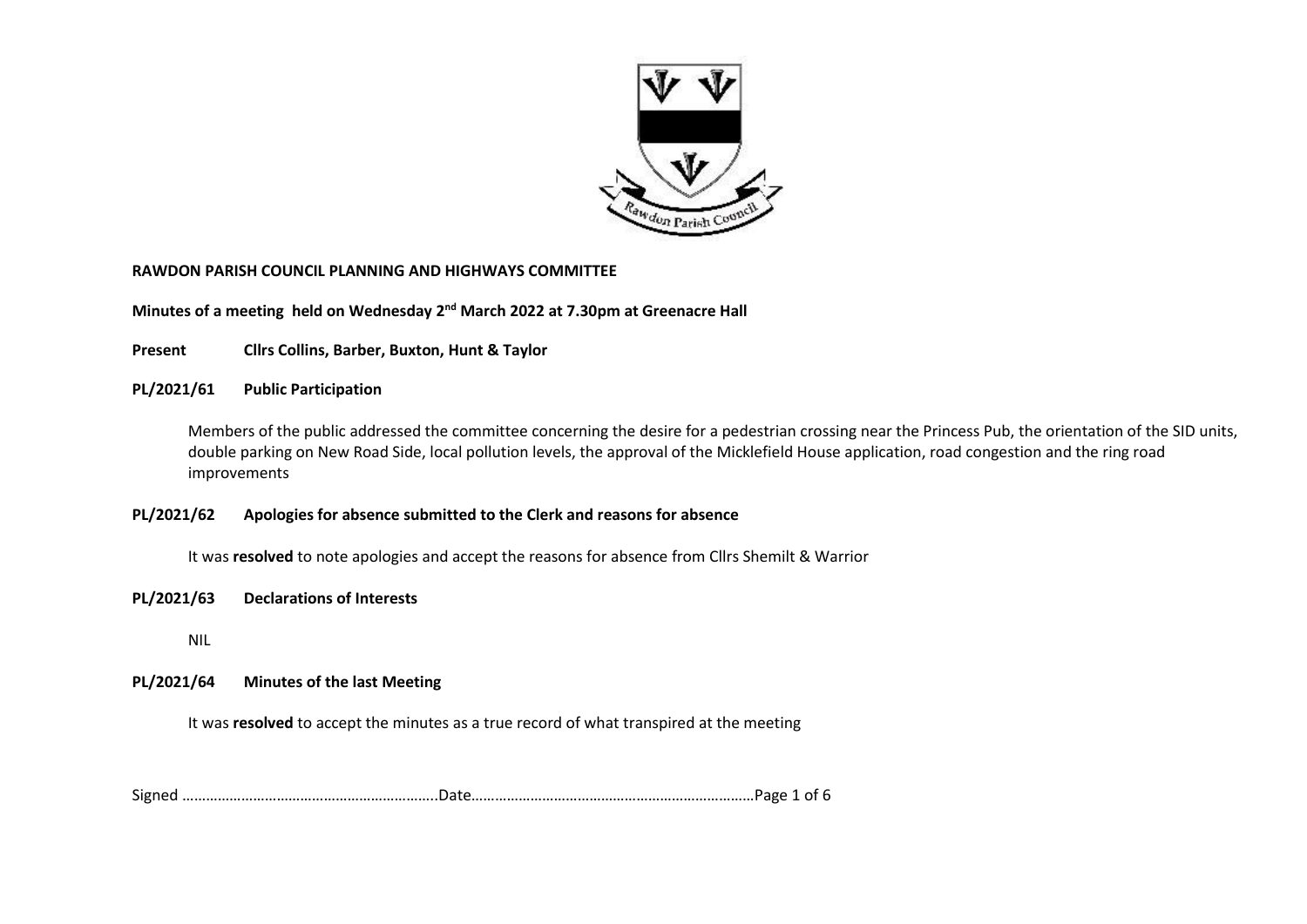## **PL/2021/65 Information arising from the Minutes of the previous meeting that is not specified elsewhere on the agenda**

NIL

### **PL/2021/66 Comments on planning applications sent by Leeds City Council**

It was **resolved** to make the following comments

| Description                                                                                                                                                                                                                                                                       | <b>Address</b>                                          | Ref                                        | Comment                                                                                                                                                             |
|-----------------------------------------------------------------------------------------------------------------------------------------------------------------------------------------------------------------------------------------------------------------------------------|---------------------------------------------------------|--------------------------------------------|---------------------------------------------------------------------------------------------------------------------------------------------------------------------|
| Single storey rear extension                                                                                                                                                                                                                                                      | 10 Lime Grove Rawdon Leeds<br>LS19 6BZ                  | Ref. No: 22/00970/FU   Status:<br>Current  | The Parish Council neither<br>supports nor objects to this<br>application                                                                                           |
| First floor extension to side; conversion of existing<br>attached garage to habitable accommodation, with<br>pitched roof                                                                                                                                                         | 12 Larkfield Road Rawdon Leeds<br>LS19 6EQ              | Ref. No: 22/00885/FU   Status:<br>Current  | The Parish Council neither<br>supports nor objects to this<br>application                                                                                           |
| Single storey side and rear extensions incorporating<br>raised platform with steps and two Juliet balconies;<br>gable wall side extension with dormer window and<br>Juliet balcony to rear and roof lights to front                                                               | 64 Larkfield Avenue Rawdon<br>Leeds LS19 6EN            | Ref. No: 22/00750/FU   Status:<br>Current  | The Parish Council neither<br>supports nor objects to this<br>application                                                                                           |
| Part two storey, part single storey side extension;<br>bay window to front; dormer windows to front;<br>Raising of roof height to single storey rear extension;<br>enlarging existing drive and access requiring<br>new/wider dropped kerb; reduction of existing raised<br>patio | 42 Greenacre Park Rawdon<br>Leeds LS19 6AR              | Ref. No: 22/00756/FU   Status:<br>Current  | The Parish Council neither<br>supports nor objects to this<br>application                                                                                           |
| Certificate of Proposed Lawful Development for a<br>single storey rear extension; open porch to front;<br>dormer window to the rear                                                                                                                                               | 42 Greenacre Park Rawdon<br>Leeds LS19 6AR              | Ref. No: 22/00755/CLP   Status:<br>Current | Noted                                                                                                                                                               |
| Retrospective planning application for an externally<br>illuminated Fascia signage to front                                                                                                                                                                                       | Turkuaz 20 - 22 Harrogate Road<br>Rawdon Leeds LS19 6HJ | Ref. No: 22/00906/ADV   Status:<br>Current | The Parish Council reiterates its<br>previous comments.<br>The Parish Council believes that<br>the signage should not exceed the<br>size of the previously approved |

Signed ………………………………………………………..Date………………………………………………………………Page 2 of 6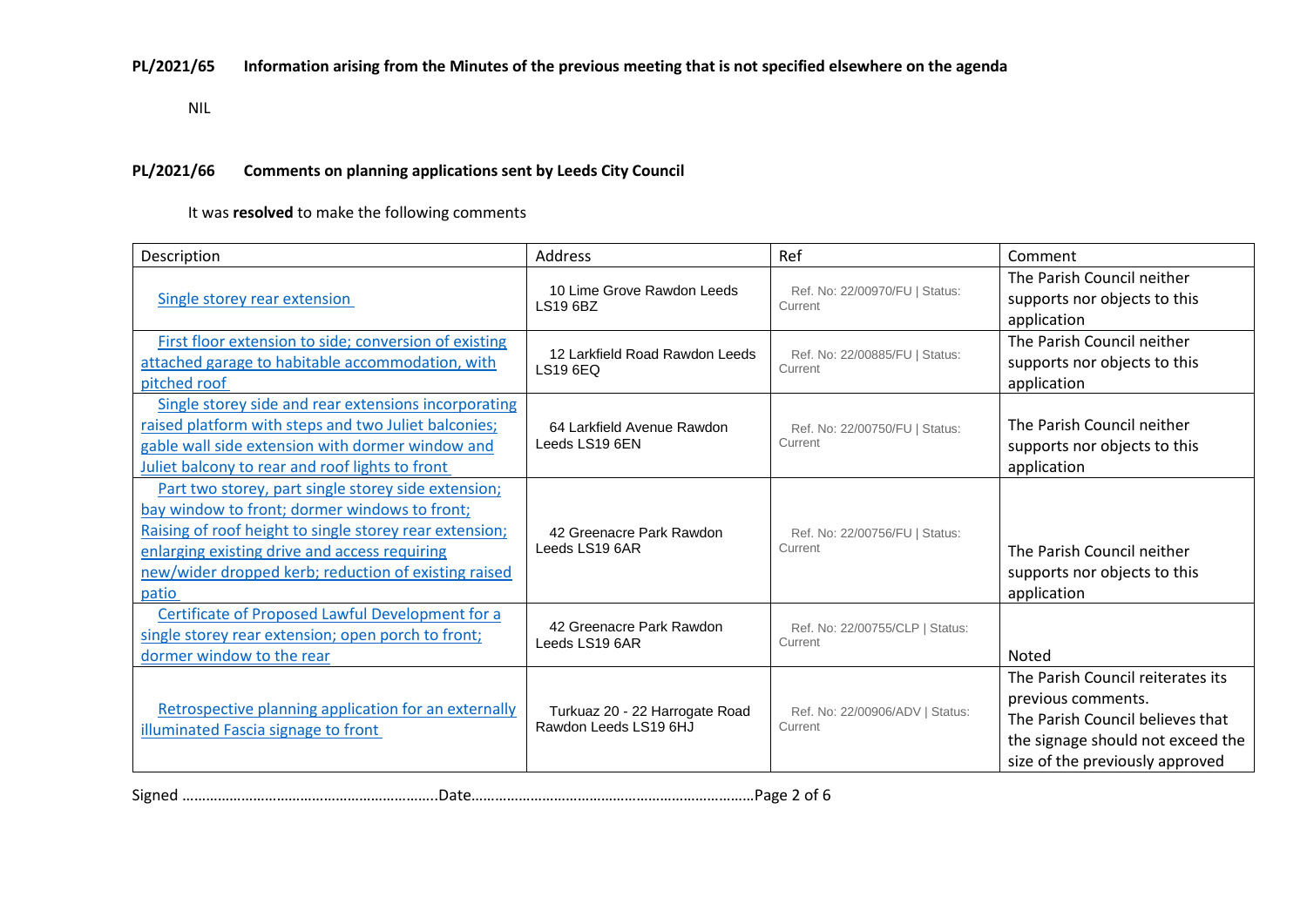|                                                                  |                                                        |                                           | signage. Illumination should be no<br>greater than that previously<br>approved, comply with<br>environmental health guidance<br>and only be illuminated during<br>approved trading hours. This is to<br>protect the amenity of<br>neighbouring local residents |
|------------------------------------------------------------------|--------------------------------------------------------|-------------------------------------------|----------------------------------------------------------------------------------------------------------------------------------------------------------------------------------------------------------------------------------------------------------------|
| Single storey side extension                                     | 5 Apperley Lane Rawdon Leeds<br><b>LS19 6DA</b>        | Ref. No: 22/00712/FU   Status:<br>Current | The Parish Council neither<br>supports nor objects to this<br>application                                                                                                                                                                                      |
| Single storey side/rear extension                                | Laurest 4 Larkfield Road Rawdon<br>Leeds LS19 6EQ      | Ref. No: 22/00677/FU   Status:<br>Current | The Parish Council neither<br>supports nor objects to this<br>application                                                                                                                                                                                      |
| Single storey side extension and single storey rear<br>extension | Entre Rios Larkfield Crescent<br>Rawdon Leeds LS19 6EH | Ref. No: 22/00678/FU   Status:<br>Current | The Parish Council neither<br>supports nor objects to this<br>application                                                                                                                                                                                      |

Signed ………………………………………………………..Date………………………………………………………………Page 3 of 6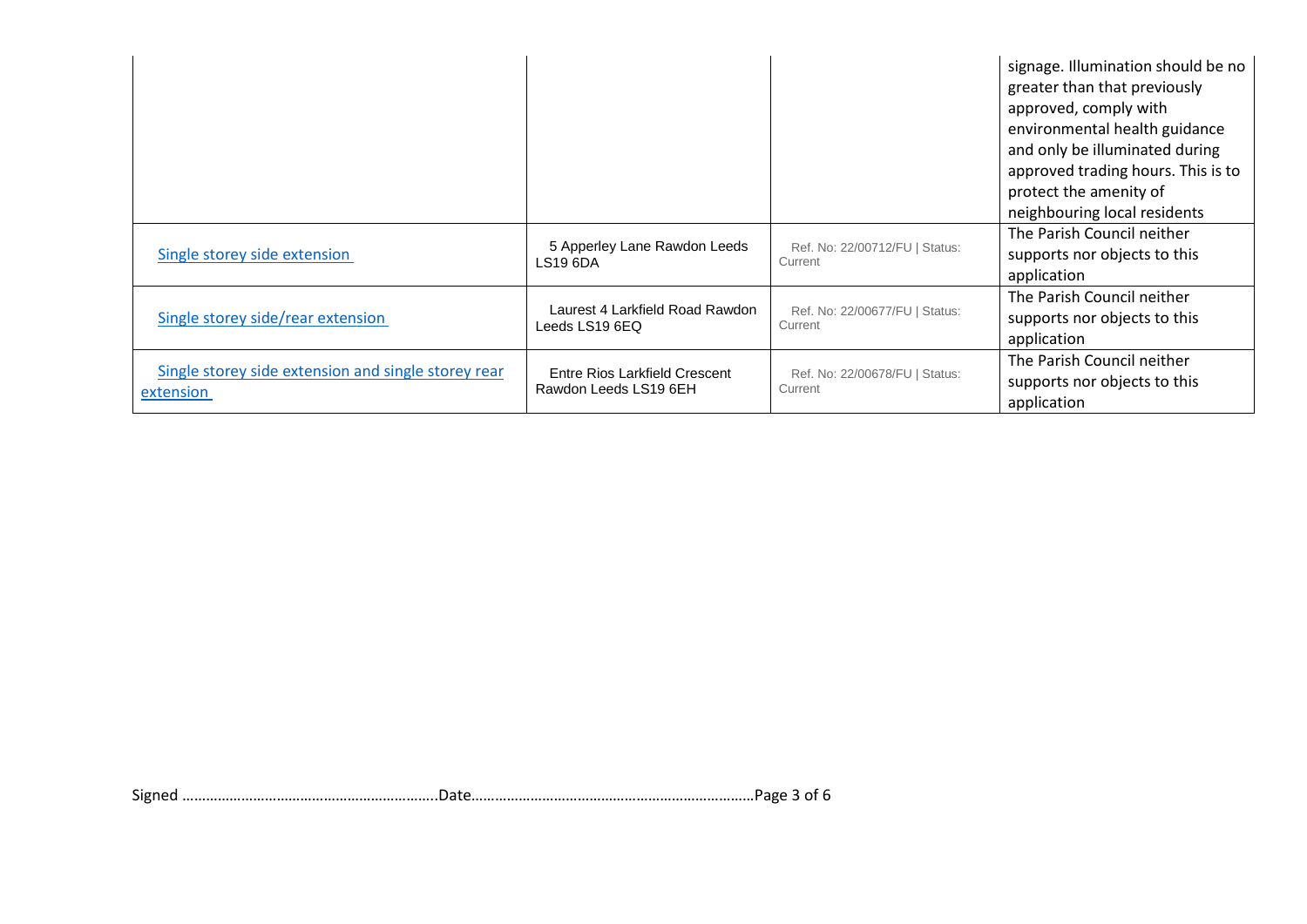# **PL/2021/67 Decisions made by Leeds City Council**

It was **resolved** to note the following decisions

| Description                                                                                           | Address                                        | Ref                                           | RPC Comment                                                                  | <b>LCC Decision</b> |
|-------------------------------------------------------------------------------------------------------|------------------------------------------------|-----------------------------------------------|------------------------------------------------------------------------------|---------------------|
| First floor rear<br>extension                                                                         | 3 Henley Avenue<br>Rawdon Leeds LS19<br>6NZ    | Ref. No:<br>21/10236/FU   Status:<br>Decided  | The Parish Council<br>neither supports nor<br>objects to this<br>application | Approved            |
| <b>Certificate of Proposed</b><br>Lawful Development for a<br>dormer window to each<br>side elevation | 48A Larkfield Road<br>Rawdon Leeds LS19<br>6DZ | Ref. No:<br>21/09936/CLP   Status:<br>Decided | Noted                                                                        | Approved            |

Signed ………………………………………………………..Date………………………………………………………………Page 4 of 6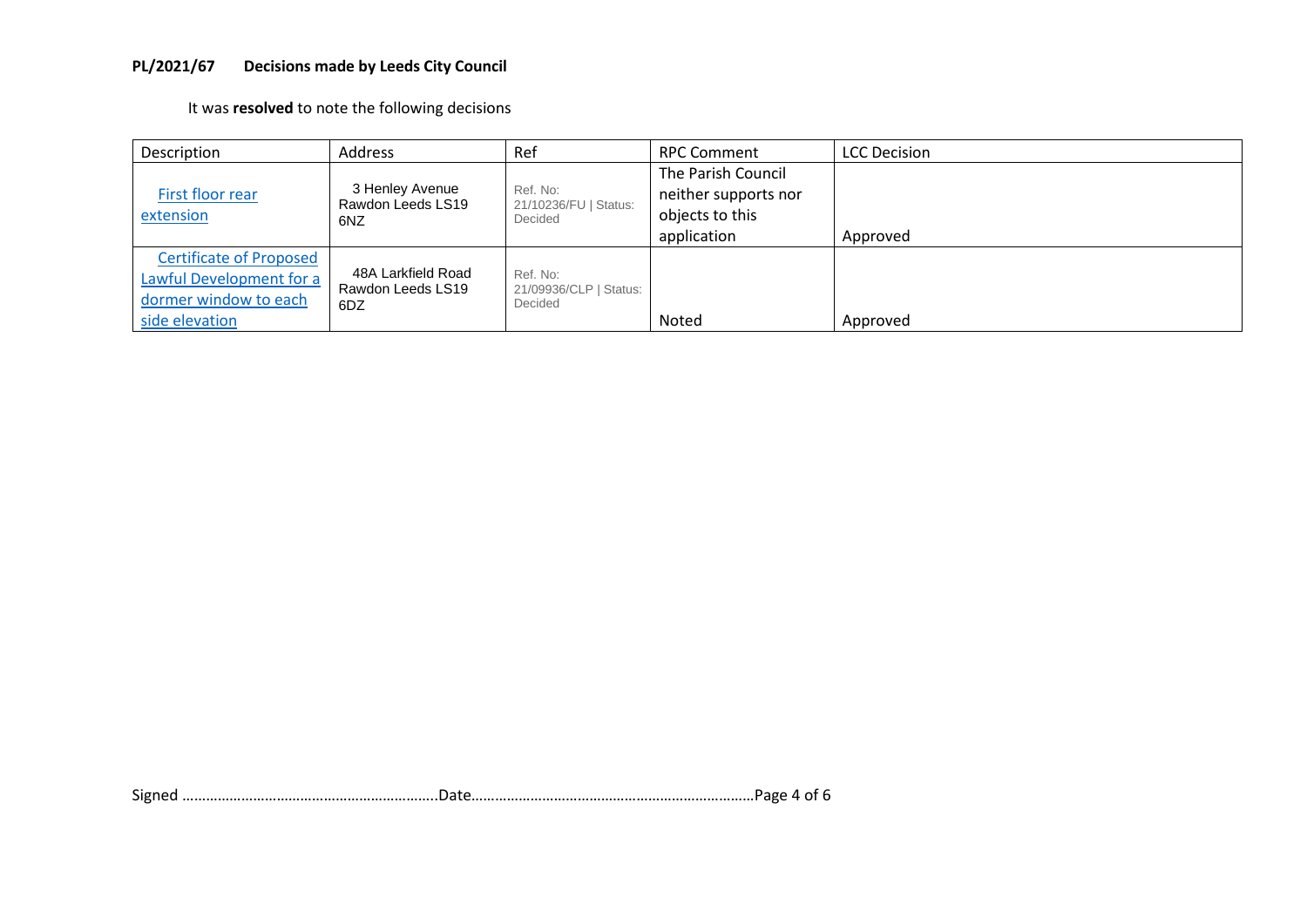| Retrospective<br>application for new<br>enclosure to front to<br>form outdoor seating<br>area; new ducting to side | 20 - 22 Harrogate<br>Road Rawdon Leeds<br><b>LS19 6HJ</b>   | Ref. No:<br>21/09600/FU   Status:<br>Decided | <b>Objection - The Parish</b><br>Council considers that<br>all reasons for refusal<br>provided for<br>application ref<br>13/05544/FU continue<br>to apply and the<br>proposals are contrary<br>to LCC policies, the<br><b>Conservation Area</b><br>appraisal and the NPFF.<br>The application is<br>detracts from the visual<br>amenity of the<br>Conservation Area.<br>Whilst it is Rawdon<br>Parish Council's policy<br>to support local<br>businesses and this is<br>articulated in the<br>emerging<br>Neighbourhood Plan,<br>the Parish Council is<br>unwilling to support a<br>business that relies on<br>retrospective<br>applications to progress<br>its objectives<br>The Parish Council | Refused - The proposed development would appear as<br>a bulky addition to the host property, and due to its<br>siting, size and materials would also appear both overly<br>dominant and incongruous upon the host property and<br>the parade it is located upon. The development is<br>therefore considered to be harmful to both the<br>character of the host property and character of Rawdon<br>Littlemoor Conservation Area, contrary to policy P10<br>and P11 of the Core Strategy, saved UDP policies GP5,<br>BD6, and N19 and guidance contained within the NPPF.<br>2) The Local Planning Authority consider that the<br>proposed covered seating area would have a<br>detrimental impact on the amenity of adjacent<br>residents of nearby dwellings by reason of noise and<br>disturbance (which is located in a part open structure)<br>including noise associated with vehicle movements and<br>customers, during late evening hours when background<br>noise levels are low. As such, the development is<br>considered to be contrary to saved policies GP5 of the<br>Leeds Unitary Development Plan. 3) The proposed<br>ducting due to its low level point of extraction is likely<br>to give rise to the emission of odours from the cooking<br>of food which by virtue of the premises' close proximity<br>to the adjacent property (The Peasehill) would have an<br>adverse impact on the living conditions of neighbouring<br>occupiers. The proposed development is therefore<br>considered to be contrary to Core Strategy (2014) policy<br>P4 and saved UDP Review (2006) policy GP5. |
|--------------------------------------------------------------------------------------------------------------------|-------------------------------------------------------------|----------------------------------------------|--------------------------------------------------------------------------------------------------------------------------------------------------------------------------------------------------------------------------------------------------------------------------------------------------------------------------------------------------------------------------------------------------------------------------------------------------------------------------------------------------------------------------------------------------------------------------------------------------------------------------------------------------------------------------------------------------|------------------------------------------------------------------------------------------------------------------------------------------------------------------------------------------------------------------------------------------------------------------------------------------------------------------------------------------------------------------------------------------------------------------------------------------------------------------------------------------------------------------------------------------------------------------------------------------------------------------------------------------------------------------------------------------------------------------------------------------------------------------------------------------------------------------------------------------------------------------------------------------------------------------------------------------------------------------------------------------------------------------------------------------------------------------------------------------------------------------------------------------------------------------------------------------------------------------------------------------------------------------------------------------------------------------------------------------------------------------------------------------------------------------------------------------------------------------------------------------------------------------------------------------------------------------------------------------------------------|
| <b>Alteration and</b><br>extension to existing<br>attached outbuilding to<br>front                                 | Daisy Hill Cottage<br>Cliffe Drive Rawdon<br>Leeds LS19 6LL | Ref. No:<br>21/09422/FU   Status:<br>Decided | notes this application is<br>in the Conservation<br>Area and greenbelt. It<br>neither supports nor                                                                                                                                                                                                                                                                                                                                                                                                                                                                                                                                                                                               | Approved                                                                                                                                                                                                                                                                                                                                                                                                                                                                                                                                                                                                                                                                                                                                                                                                                                                                                                                                                                                                                                                                                                                                                                                                                                                                                                                                                                                                                                                                                                                                                                                                   |

Signed ………………………………………………………..Date………………………………………………………………Page 5 of 6